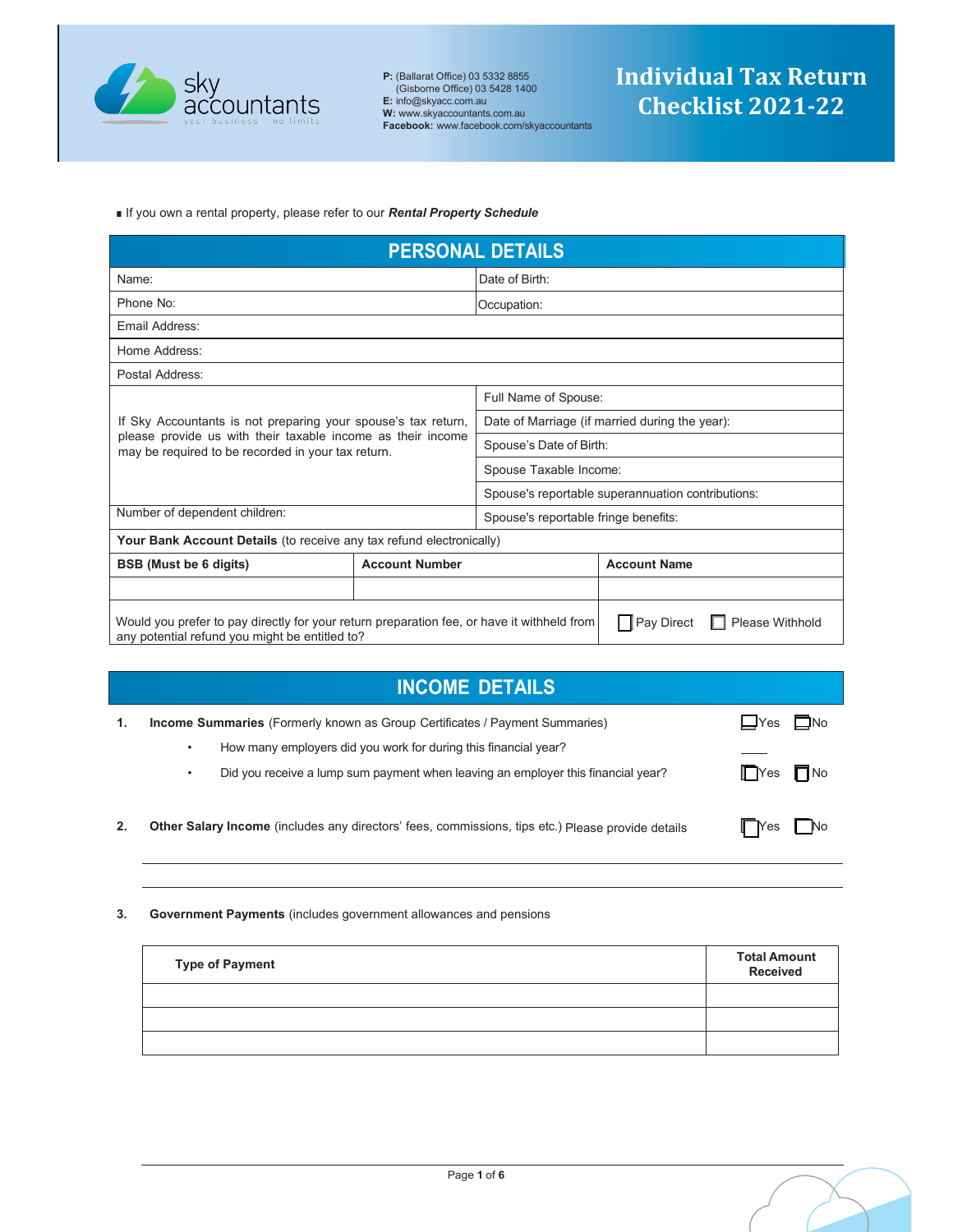**4. Superannuation** (money received from your superannuation fund including pensions or lump-sums)

• Did you withdraw money from superannuation under the COVID withdrawal option?

| -- | IN∩ |
|----|-----|
|----|-----|

| <b>Type of Payment</b> | <b>Total Amount</b><br>Received |
|------------------------|---------------------------------|
|                        |                                 |
|                        |                                 |
|                        |                                 |

## **5. Interest** (money received on your bank accounts)

| Name of Bank | <b>Account No.</b> | <b>Total Interest</b><br><b>Received</b> | <b>TFN Withholding</b> | Joint Account?           |
|--------------|--------------------|------------------------------------------|------------------------|--------------------------|
|              |                    |                                          |                        | $\blacksquare$ Yes<br>N٥ |
|              |                    |                                          |                        | l No<br><u>l</u> Yes     |

### **6. Dividends**

**Please provide copies of dividend statements**

| <b>Name of Company</b> | No. Shares Held | <b>Amount Received</b> | Joint Account?                |
|------------------------|-----------------|------------------------|-------------------------------|
|                        |                 |                        | No<br><b>Yes</b>              |
|                        |                 |                        | $\Box$ No<br><b>Yes</b>       |
|                        |                 |                        | <b>TNo</b><br>$\mathsf{IYes}$ |

- **7. Trust Distributions and Partnership Income:** Please provide documents including Annual Tax Statements or a copy of the trust/partnership tax return.
- **8. Capital Gain**  Did you sell any assets such as shares, crypto currency or property which were acquired after 20 September 1985? If yes, then please attach documentation for the original purchase and sale.

|    | Applicable?                                                                        | $\Gamma$ Yes                         | N <sub>o</sub> |
|----|------------------------------------------------------------------------------------|--------------------------------------|----------------|
| 9. | <b>Foreign Income</b>                                                              |                                      |                |
|    | Did you receive foreign income/salary? - please attach all relevant documentation. | $\blacksquare$ Yes $\blacksquare$ No |                |
|    | Did you receive any Foreign Dividends? If yes, please provide statements.          | $\Box$ Yes $\Box$ No                 |                |

**9. Rental Income** – Please attach details of the rent received and all expenses in their separate categories. A *Rental Property Schedule* is available from our office for your convenience.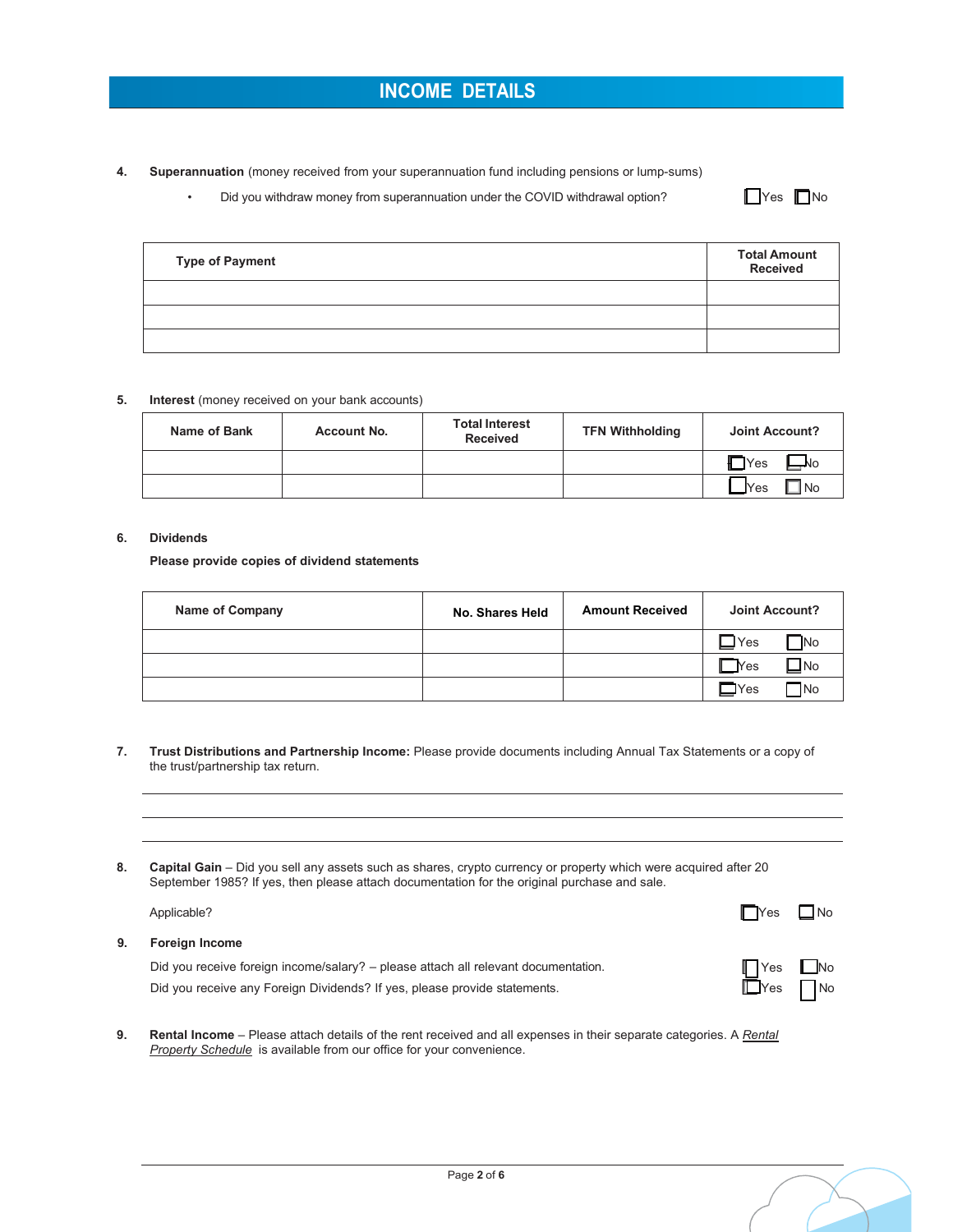## **INCOME DETAILS**

**10. Any Other Income** (Any other income you received in the financial year which doesn't fit into any of the above categories.)

**11. Business Income** (If you operate a business as a sole trader, please supply details of your businesses income and expenses.)

## **DEDUCTION DETAILS**

*Please ensure you are able to substantiate all claims.*

**1.** Motor Vehicle – Did you use your own car for business/work purposes during the year?  $\Box$  Yes  $\Box$  No If yes, then please provide information for either **(a)** or **(b)** below.

|  |  | IN. |
|--|--|-----|
|--|--|-----|

**(a) Log Book Method:** Please provide details of all expenses you incurred over the financial year under the following categories:

| <b>Expense Type</b>                                                                                                  | <b>Amount</b> |
|----------------------------------------------------------------------------------------------------------------------|---------------|
| Fuel                                                                                                                 |               |
| Insurance                                                                                                            |               |
| Registration                                                                                                         |               |
| Services/Repairs                                                                                                     |               |
| Loan Interest or lease payments (if applicable) - if you have hire purchase or lease please provide<br>the paperwork |               |
| Other – please specify:                                                                                              |               |
| Log book %                                                                                                           |               |
| Cost of vehicle and date of purchase<br>Date:                                                                        |               |

**(b) No Log Book:** Let us know how many business kilometres you travelled during the year (up to 5000 kms)

Kilometres:

**2. Travel Expenses** (Costs incurred for work related travel, including tolls, parking, public transport, vehicle hire and, if your travel was overnight, meals or accommodation)

| <b>Description</b> | Amount |
|--------------------|--------|
|                    |        |
|                    |        |
|                    |        |
|                    |        |
|                    |        |

### **3. Work Uniform**

Do you wear a uniform or protective clothing?

| I<br>IY<br>A |  | lNo |
|--------------|--|-----|
|--------------|--|-----|

If yes, please provide the costs associated with purchasing and maintaining the uniform, e.g. laundry (up to \$150 without receipts), cost of protective clothing such as work boots, sunscreen, hats, eye protection.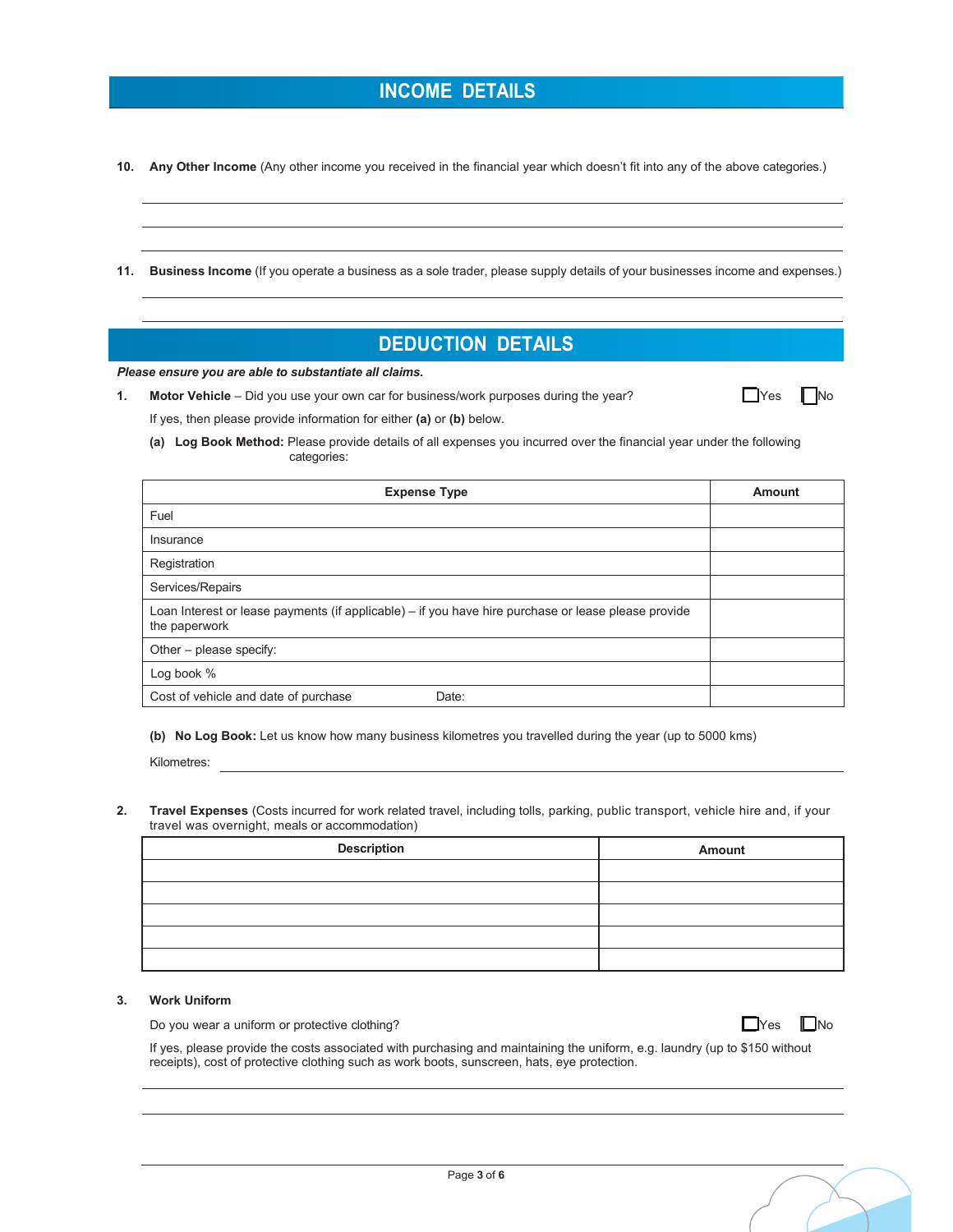## **DEDUCTION DETAILS**

**4. Self-education Expenses** (includes seminar costs, text books, stationery, student union fees, course fees (except HECS/HELP), depreciable items used for self-education purposes e.g. Computer, Reference library

| <b>Description</b> | Amount |
|--------------------|--------|
|                    |        |
|                    |        |
|                    |        |
|                    |        |
|                    |        |

#### **5. Other Work Related Deductions** – please provide details.

| <b>Description</b>                | <b>Amount</b> |
|-----------------------------------|---------------|
| Diary, stationery, work materials |               |
| Union Fees / Professional Bodies  |               |
| Mobile phone                      |               |
| Tools and equipment               |               |
| Income protection                 |               |
| Subscriptions                     |               |
| Other - please specify:           |               |

### **6.** Home Office Expenses – Do you work from home at any time?  $\Box$  Yes  $\Box$  Yes  $\Box$  No

| Y | İΝo |
|---|-----|
|   |     |

If yes, please complete the table below. We will include a portion of these expenses on your tax return based on your percentage work related use.

Number of hours spent on work related activities at home during COVID lockdowns:

*Lockdowns were in place for:-* 

 *Victoria – July 21st to 27th and from August 5th to August 9th (regional) or August 5th to October 21st (metro) New South Wales – July 1st to October 11th (subject to 5km from home employment from August 19th)* 

| Internet: per month \$     | how much is work related? | % work related use |
|----------------------------|---------------------------|--------------------|
| Home phone: per month \$   | how much is work related? | % work related use |
| Mobile phone: per month \$ | how much is work related? | % work related use |

Computer & office equipment purchased:

Furniture in home office:

Any other expenses that may be eligible? e.g. Files, cabinets, desk lamp, printing materials etc.

#### **7. Interest & Dividend Deductions**

| <b>Description</b>                  | Amount |
|-------------------------------------|--------|
| Interest on loans to acquire shares |        |
| Cost of investment advisor          |        |
| Reference Materials                 |        |
| Other – please specify:             |        |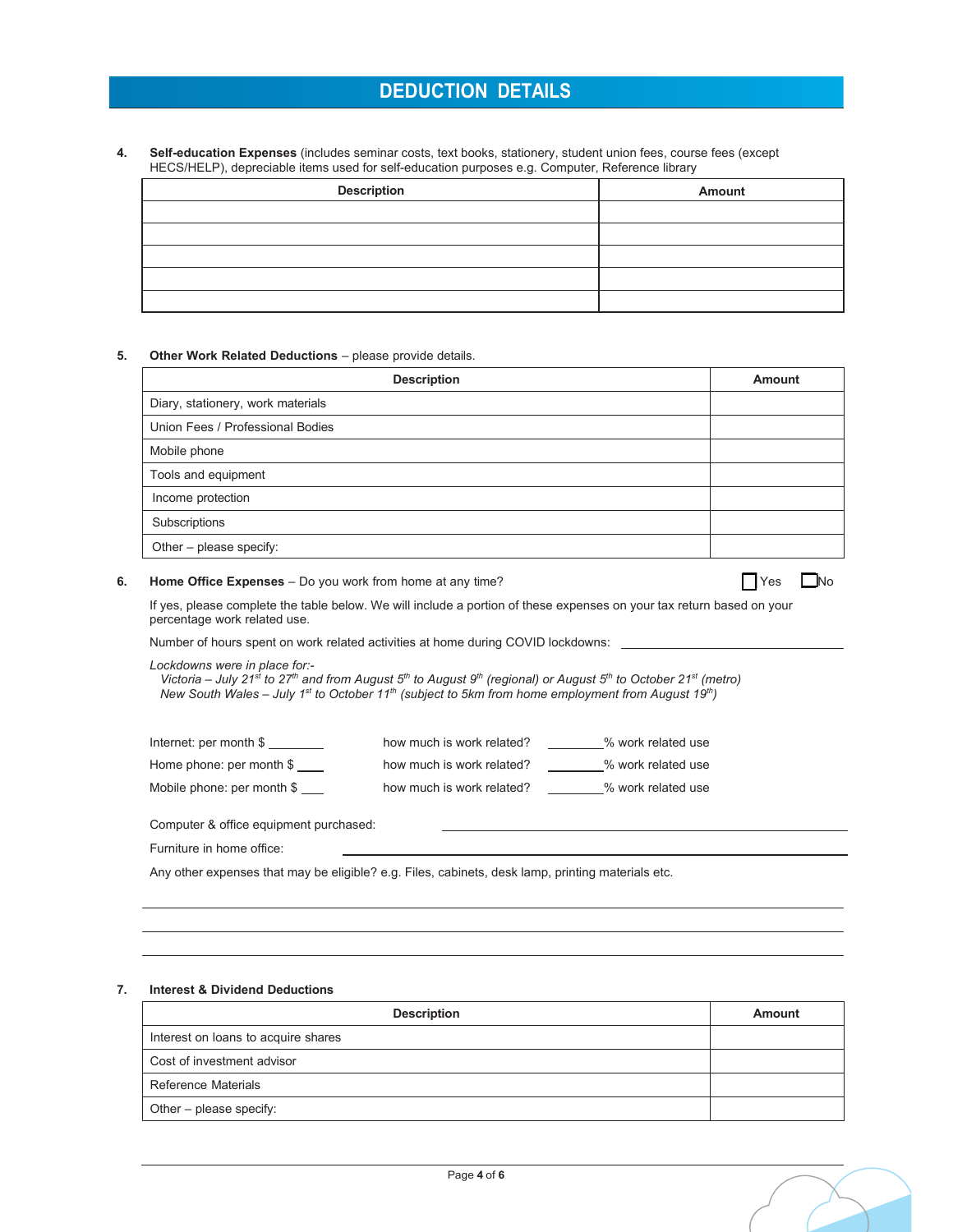# **DEDUCTION DETAILS**

| Name of Body | Amount |
|--------------|--------|
|              |        |
|              |        |
|              |        |
|              |        |

**10. Superannuation Contributions** – Did you make a voluntary super contribution during the financial year? **We** No

Were you looking to claim a deduction for this contribution?  $\blacksquare$  Yes  $\blacksquare$  No (If yes, please provide a copy of the letter from your superannuation fund confirming your eligibility for this deduction)

Have you made superannuation contributions on behalf of your spouse during the financial year?  $\Box$  Yes  $\Box$  No

| Yes |  | $\mathsf{In}$ |
|-----|--|---------------|

**11.** Other (Any costs that were directly related to your employment please provide details)

| <b>Description</b> | Amount |
|--------------------|--------|
|                    |        |
|                    |        |
|                    |        |
|                    |        |
|                    |        |

| Do you have private health insurance?                                                               | $\Box$ Yes $\Box$ No                                   |
|-----------------------------------------------------------------------------------------------------|--------------------------------------------------------|
| Did you make any changes to your coverage during the financial year? If yes, please provide details | $1$ $Y_{\text{es}}$ $1$<br>$\overline{\phantom{a}}$ No |